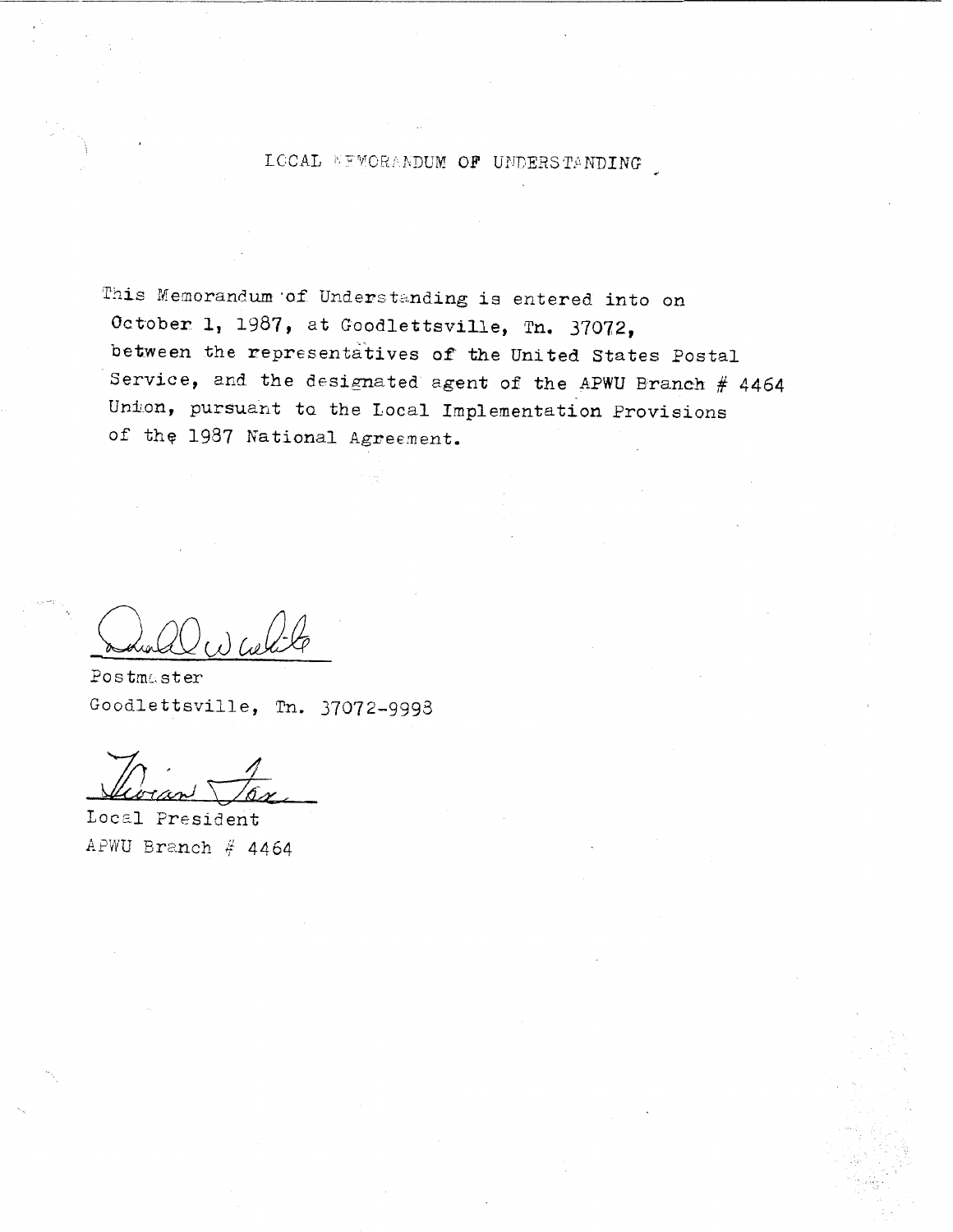### AMENDMENT # 1

### LOCAL MEMORANDUM OF UNDERSTANDING

#### Item 4 Annual Leave

(c) Any cancellation of choice leave must be submitted 10 days prior to the beginning date of the leave period.

#### Item 12 Annual Leave

(a) Request for annual leave outside' the choice period may not be submitted earlier than 9:00  $A_{\bullet}M_{\bullet}$ , 14 days prior to the beginning of the requested leave. In the event more than one request is submitted at the same time, seniority will prevail. Approval or disapproval will be given no later than the Wednesday prior to the service week in which annual leave is  $\sim$ desired.

while Postmaster

Superintendent Of Postal Operations Goodlettsville, TN 37072-9998

~~1d4

Local President APWU Branch  $#$  4464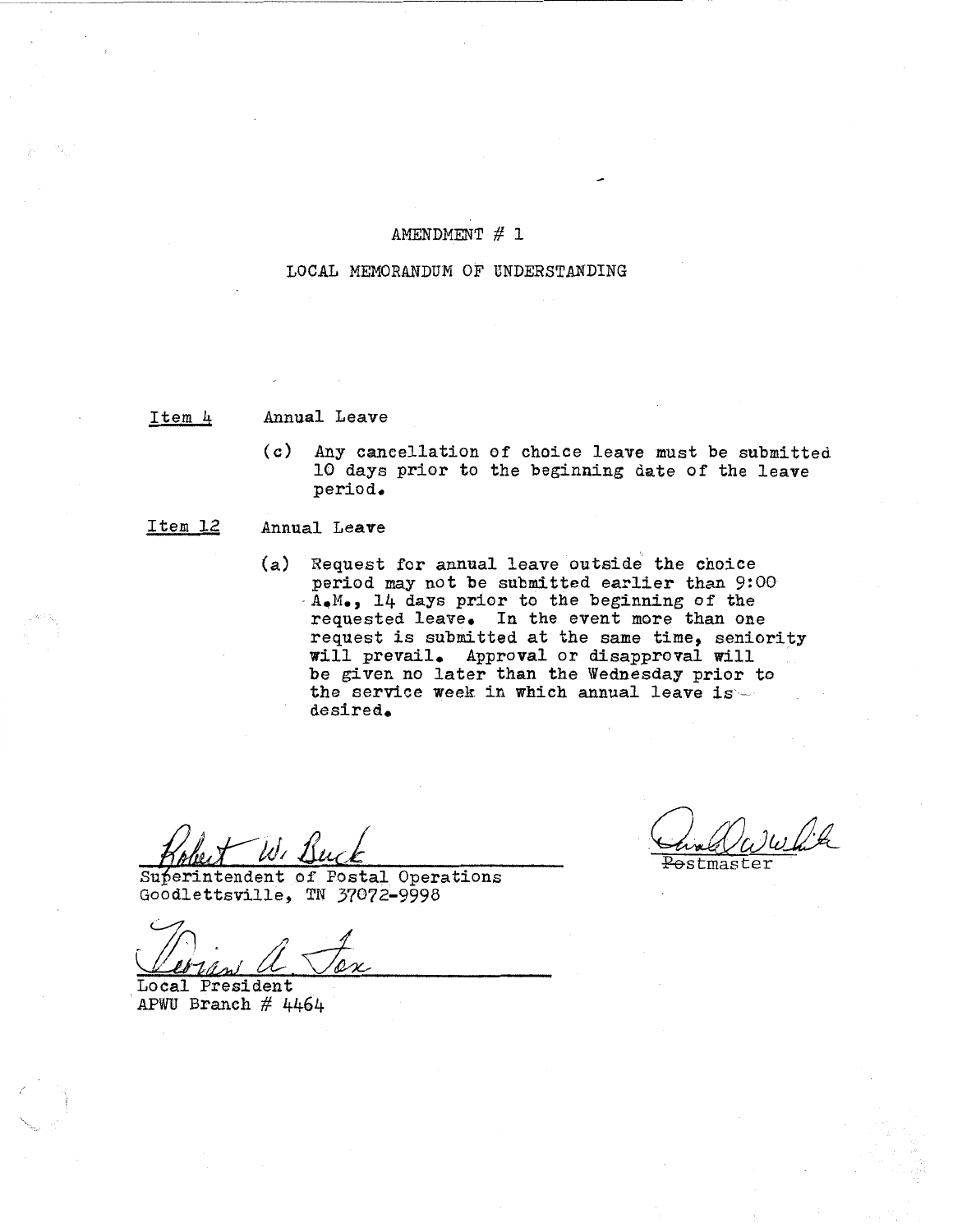### ARTICLE 30

Item 1 Wash-up Periods - Article 8, Section 9, National Agreement

Item 2 The regular work week at the Goodlettsville Post Office will consist of *five* days with fixed day off for regular employees. The regular workweek will begin on Saturday.

Item 3 National Agreement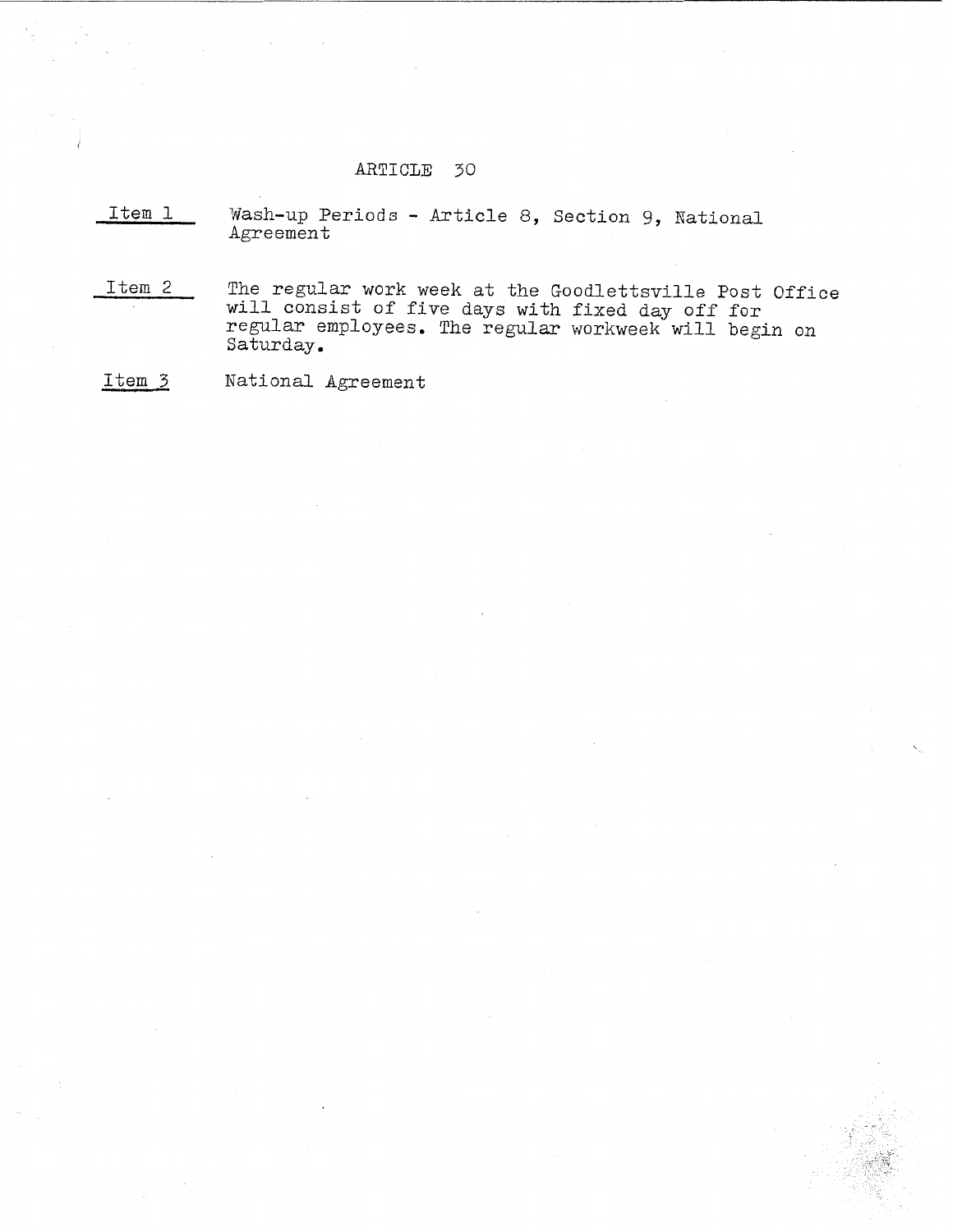### Item 4 Annual Leave

(a) Application for annual leave during the choice period shall be made by February 1, each year. Assignment of annual leave periods shall be by seniority within the craft and shall be completed by February 15, each year.

(b) At the employee option, they may reQuest two selections during the choice period.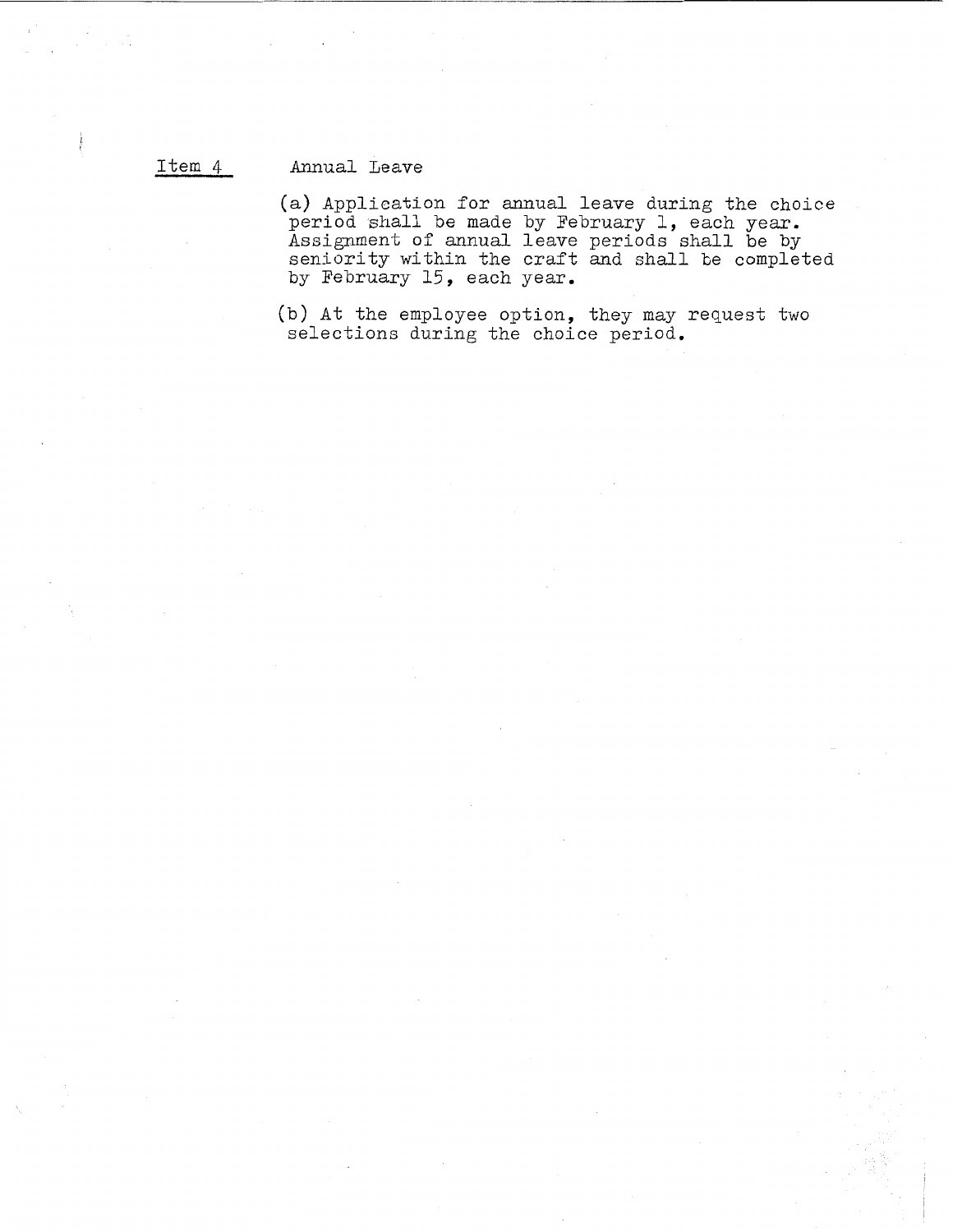- Item 5. Choice vacation in the Goodlettsville Post Office shall be for a period beginning February 15 through November , 30,, annually.
- Item 6. The beginning day of an employee's choice vacation shall begin on Mond2y and return to work on the Monday following their vacation, unless that Monday is a holiday or non-scheduled workday, in which case he/she will return to work on the Tuesday following their vacation.
- Item 7. Employees of the Goodlettsville Post Office may request two selections during the choice vacation period, in units of either 5 or 10 days.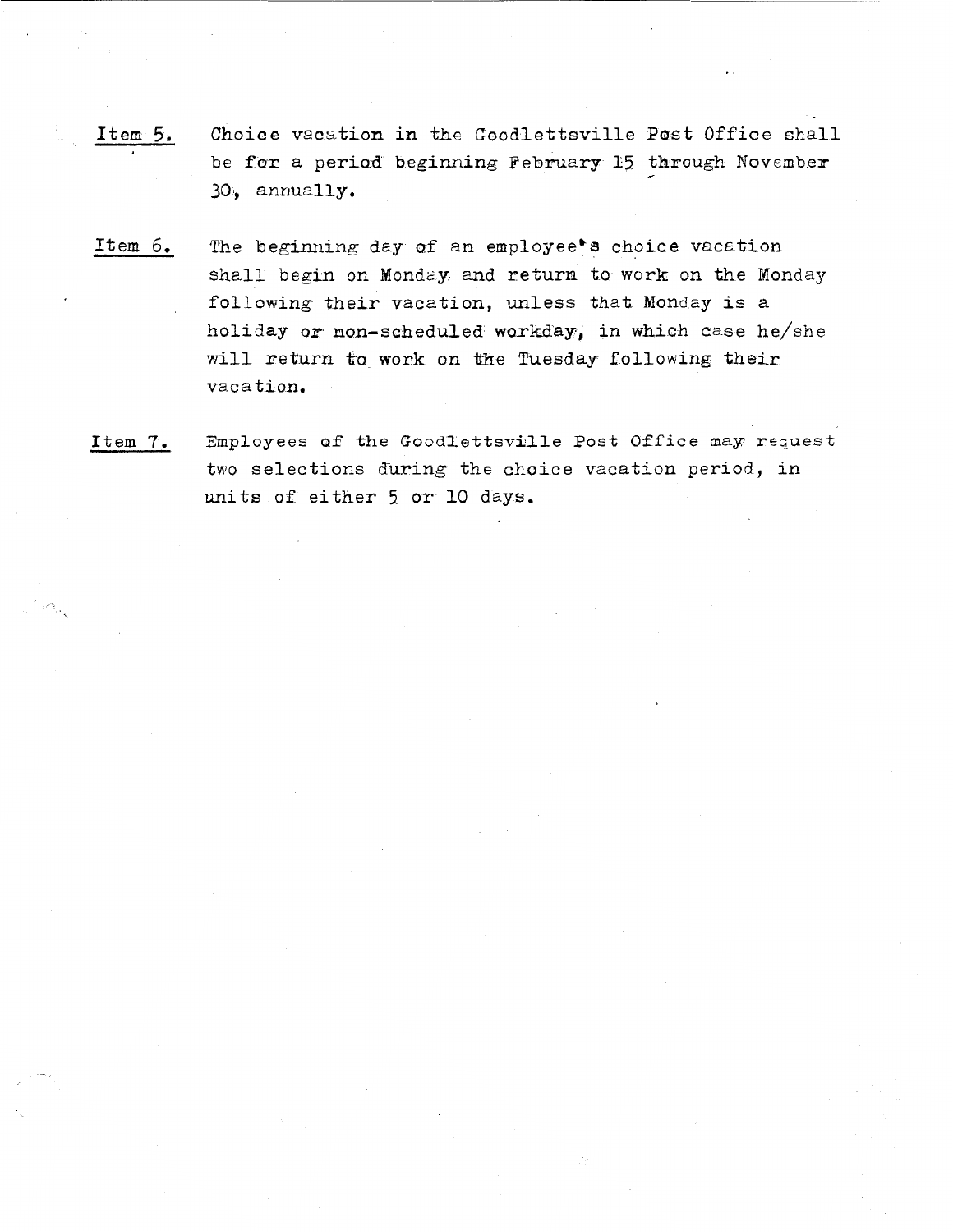- Item 8. When an employee serves on Jury Duty or attends National or State Conventions, it shall not be considered part of the choice vacation period.
- Item 9. The number of employees in the clerk craft granted annual leave weekly during the choice period shall be determined by the maximum number of weeks necessary to grant each employee leave he or she is eligible for during the choice period in accordance with the annual leave provisions, agreed upon at the national level. Therefore, one clerk weekly shall be allowed during the choice vacation period. In the event the needs of the service can be met, more than one could be granted leave during this period.
- Item 10. The employer shall notify each employee in writing, of the vacation schedule approved for him or her.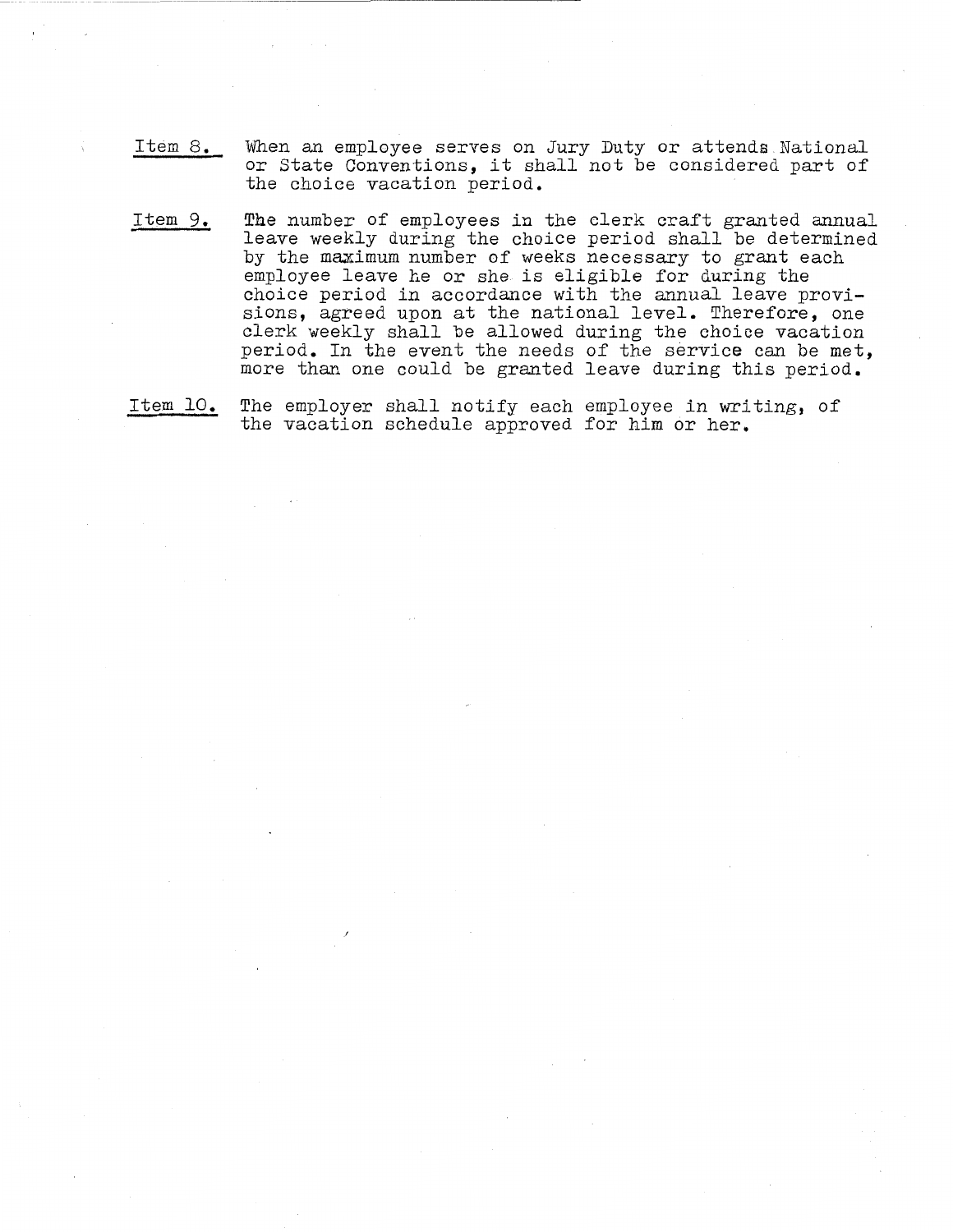# Item 11. Postal Bulletin

## Item 12. Annual Leave outside the choice period.

- A. Excluding December, one clerk may be granted annual leave on a first-come, first-served basis.
- B. Requests for annual leave outside the choice period may not be submitted earlier than 14 days prior to the beginning of the requested leave. Approval or disapproval will be given no later than the Wednesday prior to the service week in which annual leave is desired.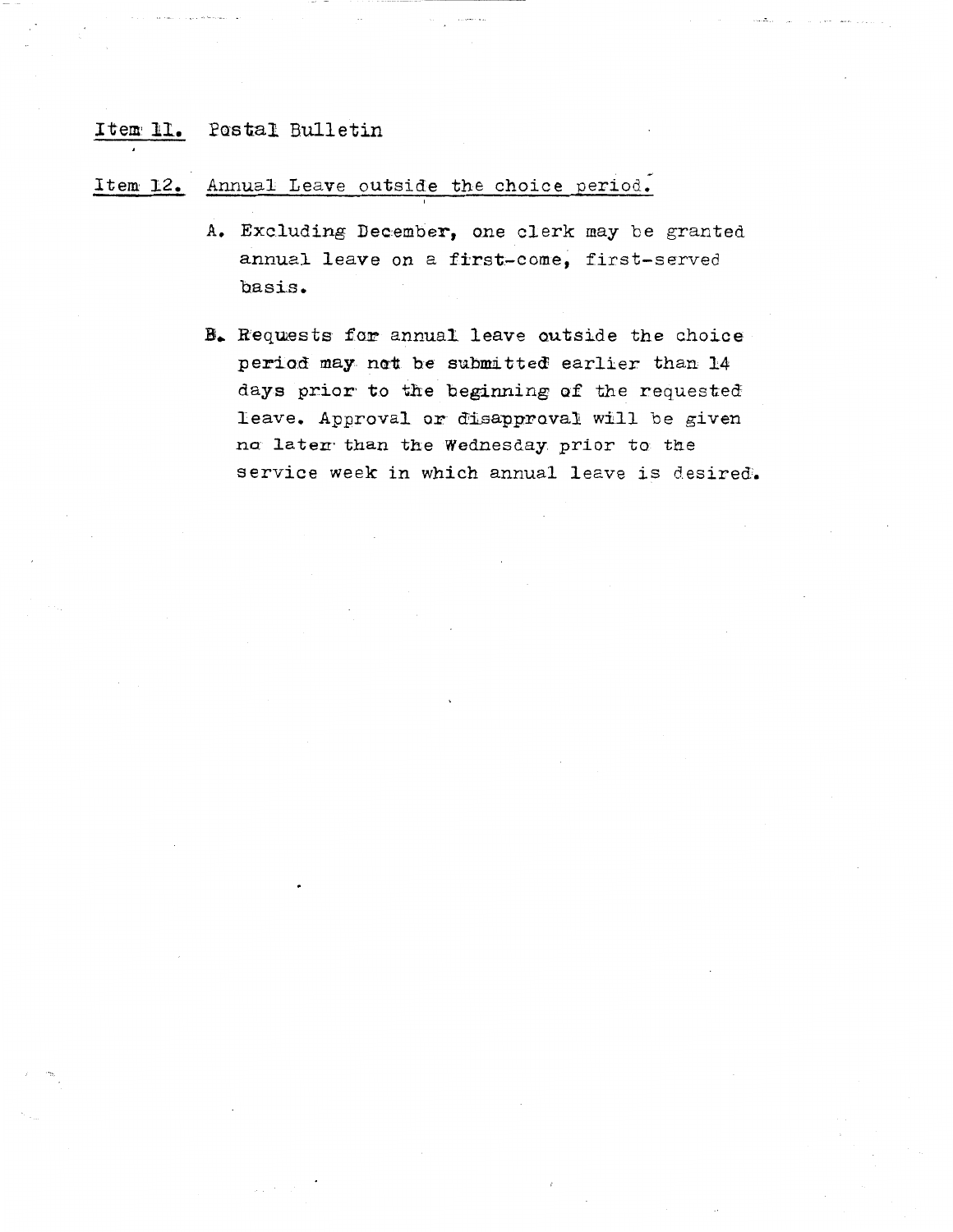Item 13. (a) After the required number of assignments have been determined under Article XI, Section 6, of the National Agreement, the method of selecting fulltime qualified regular employees to work on holidays or designated holidays, shall be on a voluntary basis. Craft seniority shall prevail. Where there are insufficient volunteers, assignments shall be made by inverse seniority. Part-time employees replacing full time regular employees shall be selected *in* the same manner as provided in this section.

> (b) After a determination has been made by management as to the number of employees who may be released on a holiday or designated holiday within the craft, the method of selecting full-time regular employees to be scheduled off shall be by seniority.

(c) Part-time employees on a flexible schedule shall be assigned on a rotating basis, to cover the holiday assignment of collection, special delivery and dispatch. In the event, that the dispatching employee is not qualified for collection and special delivery, an additional employee will be seheduled for collection and special delivery and clerical work necessary to complete his scheduled tour. If an employee misses his or her holiday to work, through leave, he or she will not be scheduled until his or her name is again reached on the holiday list.

(d) If it is necessary to schedule full-time employees to perform duties on their designated holiday, volunteers, full-time qualified employees will be assigned beginning with the junior employee.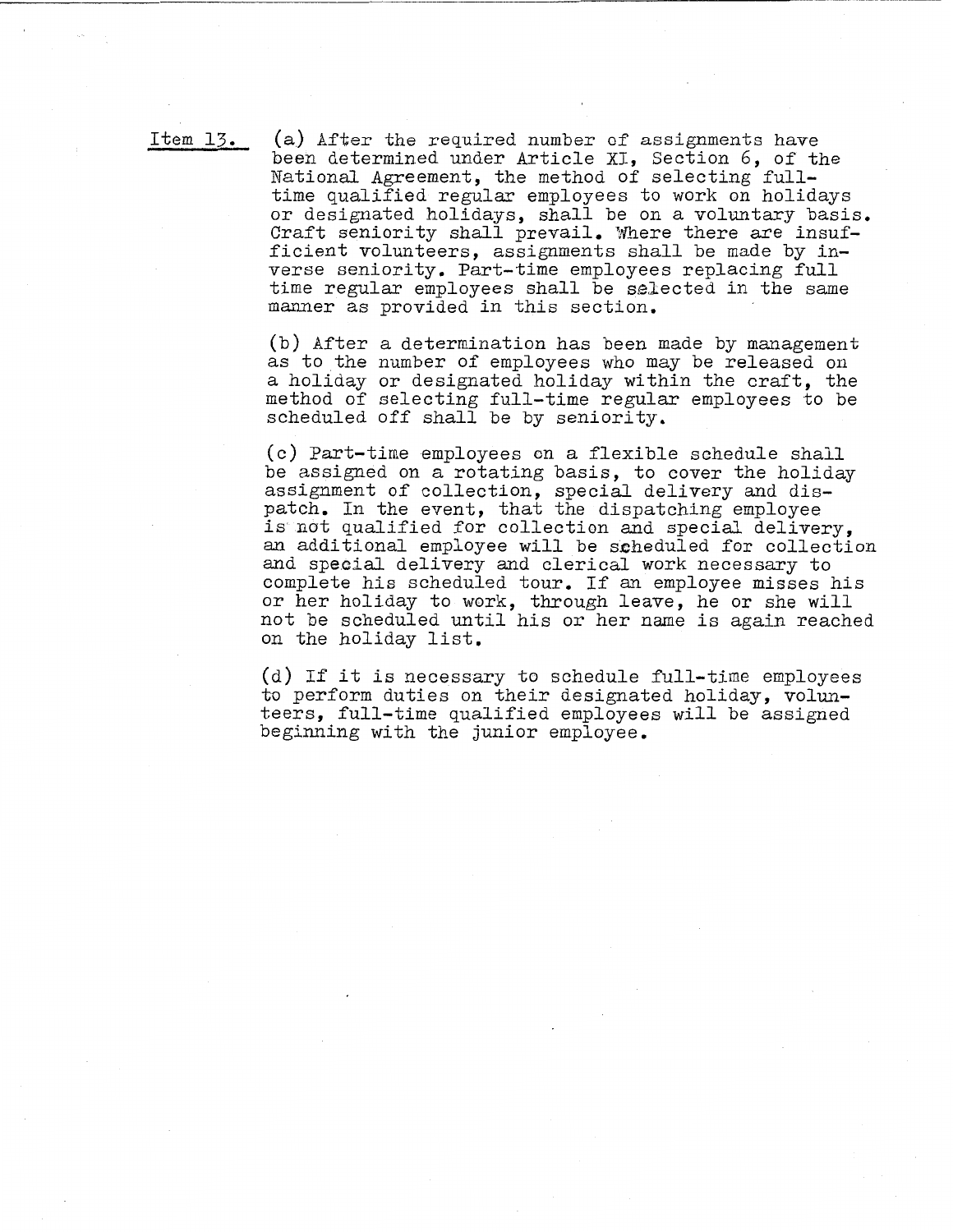- Item 14. The overtime desired list shall be by section in this office.
- Item 15. Section 1. When an employee requests a light duty assignment, the Installation Head shall meet with the President of the Union or a designee, and review the needs of the employee and the availability of work.
- Item 16. Section 2, After a review of the needs of the employee and the availability of work, it shall be the responsi-<br>bility of the Supervisor to assign the available work to the ill or injured employee. This assignment is not to adversely affect the regular work force.
- Item 17. National Agreement
- Item 18. National Agreement
- Item l9. Space for employee parking will be provided.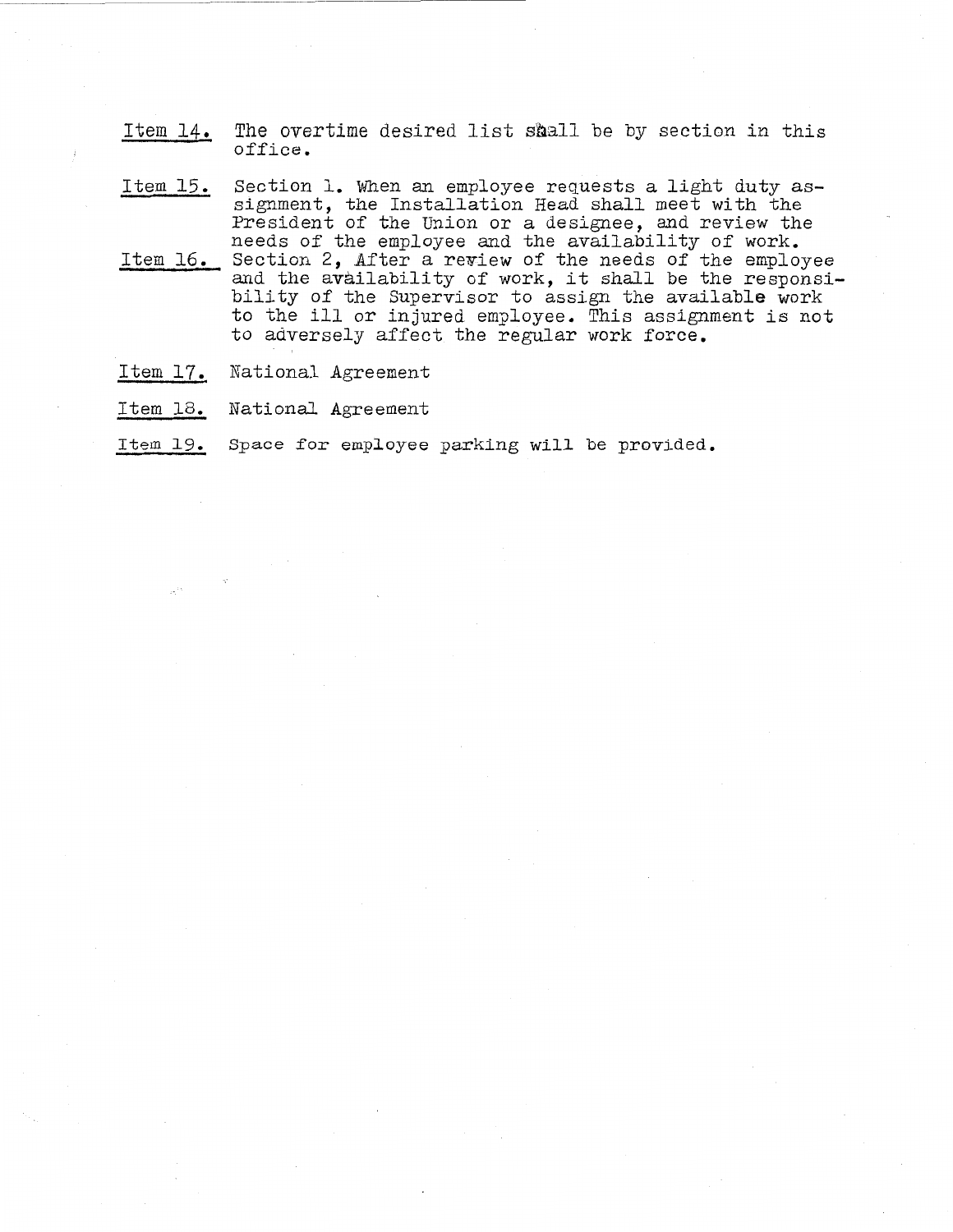Item 20. When Clerks serve on jury duty or attend National or State Conventions, it shall not be considered part of the choice vacation period.

Item 21. National Agreement